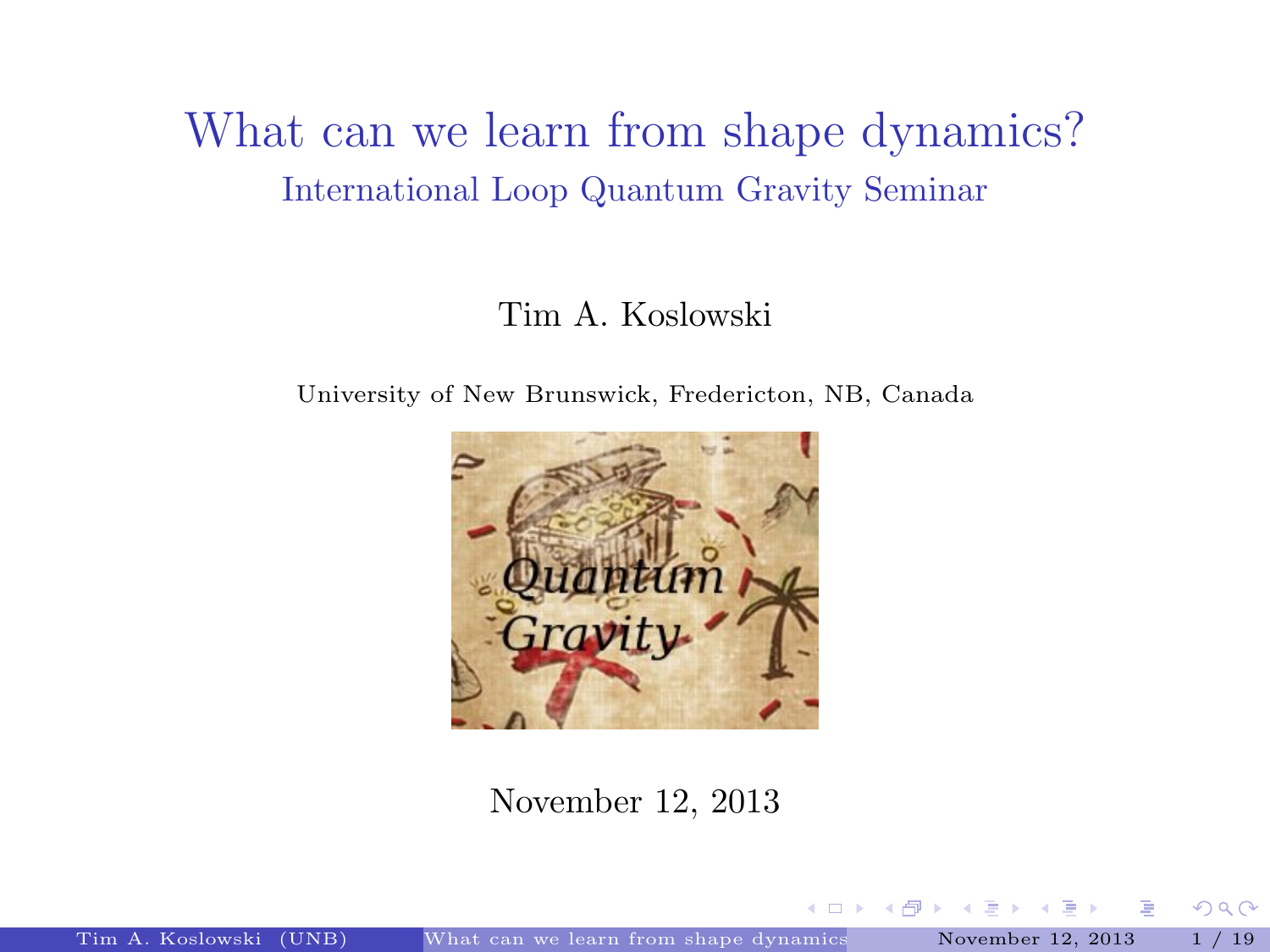### Outline

- $\bullet$  Motivation from 2+1 diemsnional qunatum gravity to consider conformal evolution as fundamental
- <sup>2</sup> Conformal evolution is different from spacetime (i.e. abandon spacetime)
- <sup>3</sup> Generic dynamical emergence of spacetime in the presence of matter (i.e. regain spacetime)

イロト イ押ト イヨト イヨト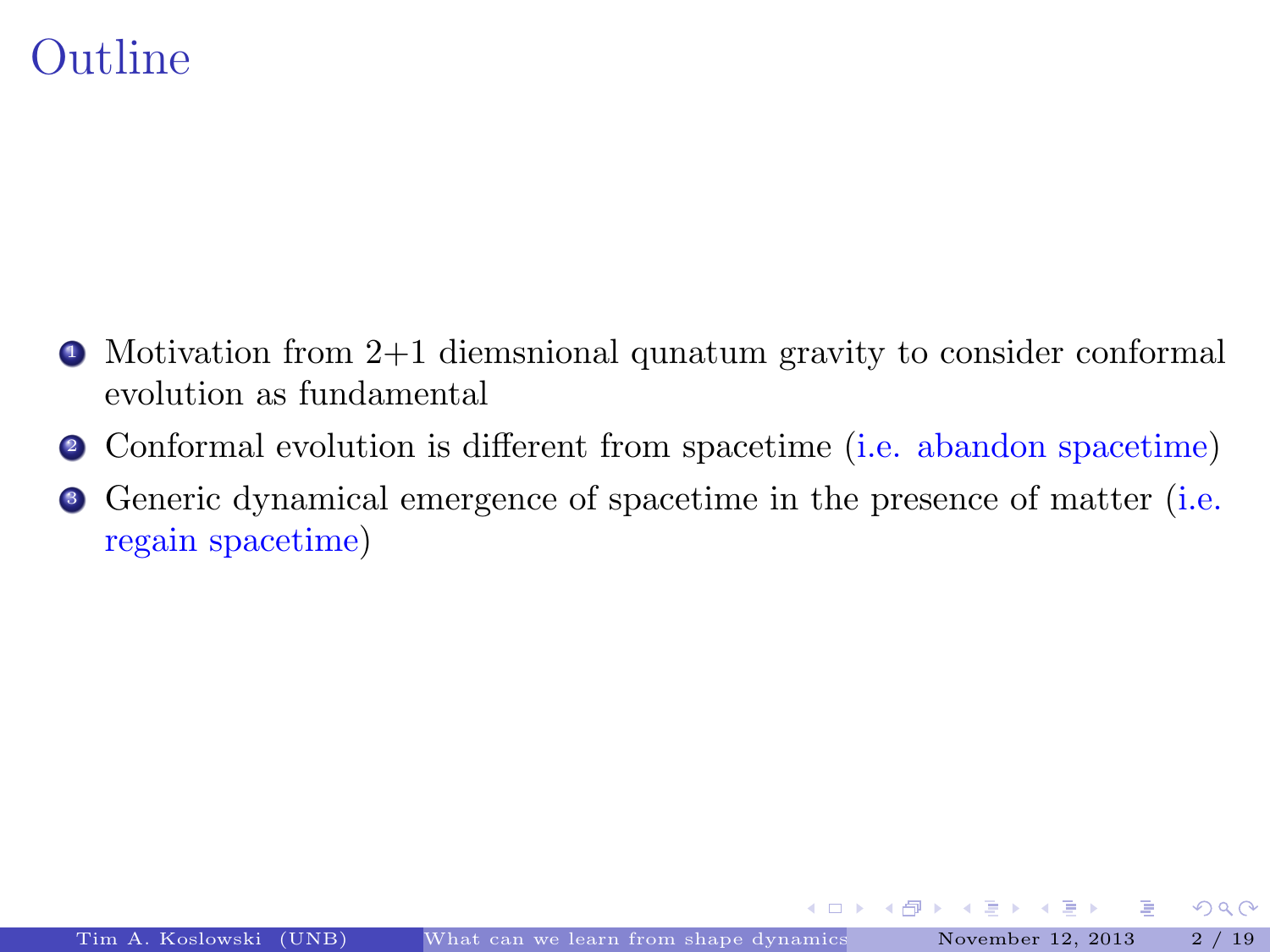## Introduction and Motivation

**←ロ ▶ → 伊 ▶** 

 $\sim$  4  $\,$ ∍ Þ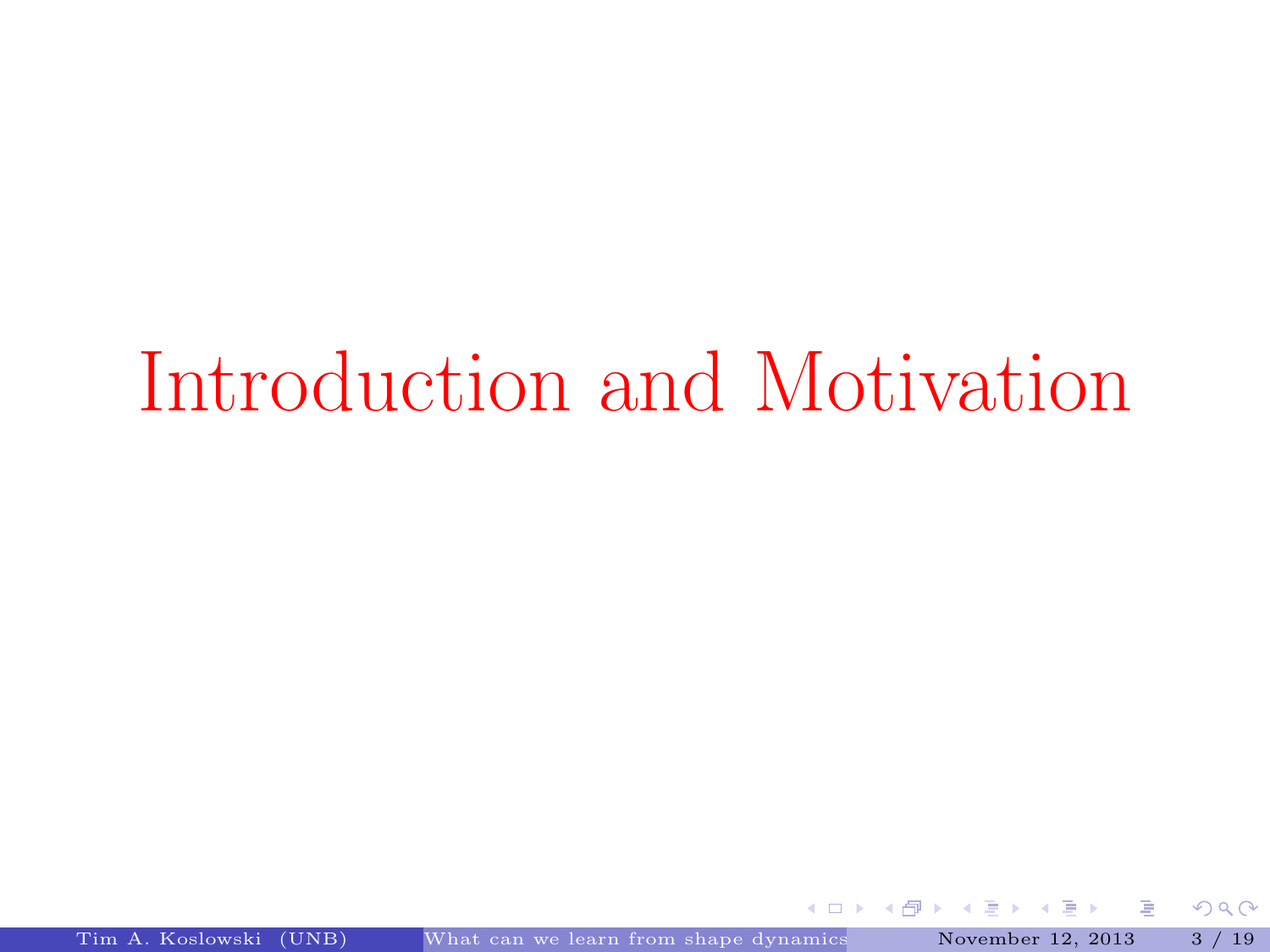## Motivation

Canonical metric path integral in  $2+1$  (only known metric path integral) necessary: 2+1 split and CMC gauge condition  $g_{ab}\pi^{ab} - t\sqrt{g} = 0$  $Z = \int [dg_{ab}][d\pi^{ab}][dN][d\xi^{a}]\delta[\frac{\pi}{\sqrt{g}} - t]\delta[F^{c}]\det[FP]e^{i\int dt d^{2}x(\dot{g}_{ab}\pi^{ab} - S(N) - H(\xi))}$  $=\int [d\tau_A][dp^A]e^{i\int dtd^2x(\dot\tau_A p^A-V_o(\tau,p;t))}$  [Carlip: CQG 12 (1995) 2201, Seriu PRD 55 (1997) 781] where:  $\tau_A$  are Teichmüller parameters,  $V_o(\tau, p; t)$  denotes on-shell volume, which depends explicitly on time t  $\Rightarrow$  QM on Teichmüller space, phys. Hamilt.  $V_o(\tau, p; t)$  [Moncrief: JMP 30 (1989) 2907]

#### Fradkin-Vilkovisky theorem: [cf. Henneaux/Teitelboim: "Quantization of Gauge Systems"]

"Partition function depends on gauge fixing cond. only through the gauge equivalence class of gauge fixing conditions."

for a discussion and some examples of non-equivalence [see Govaerts, Scholtz: J.Phys. A 37 (2004) 7359]

#### Why does CMC equivalence class appear special?

particularly, since CMC condition is unnatural from spacetime perspective  $\Rightarrow$  Take 2+1 split and CMC-cond. seriously for quantization

イロメ イ母メ イヨメ イヨメ

 $\Omega$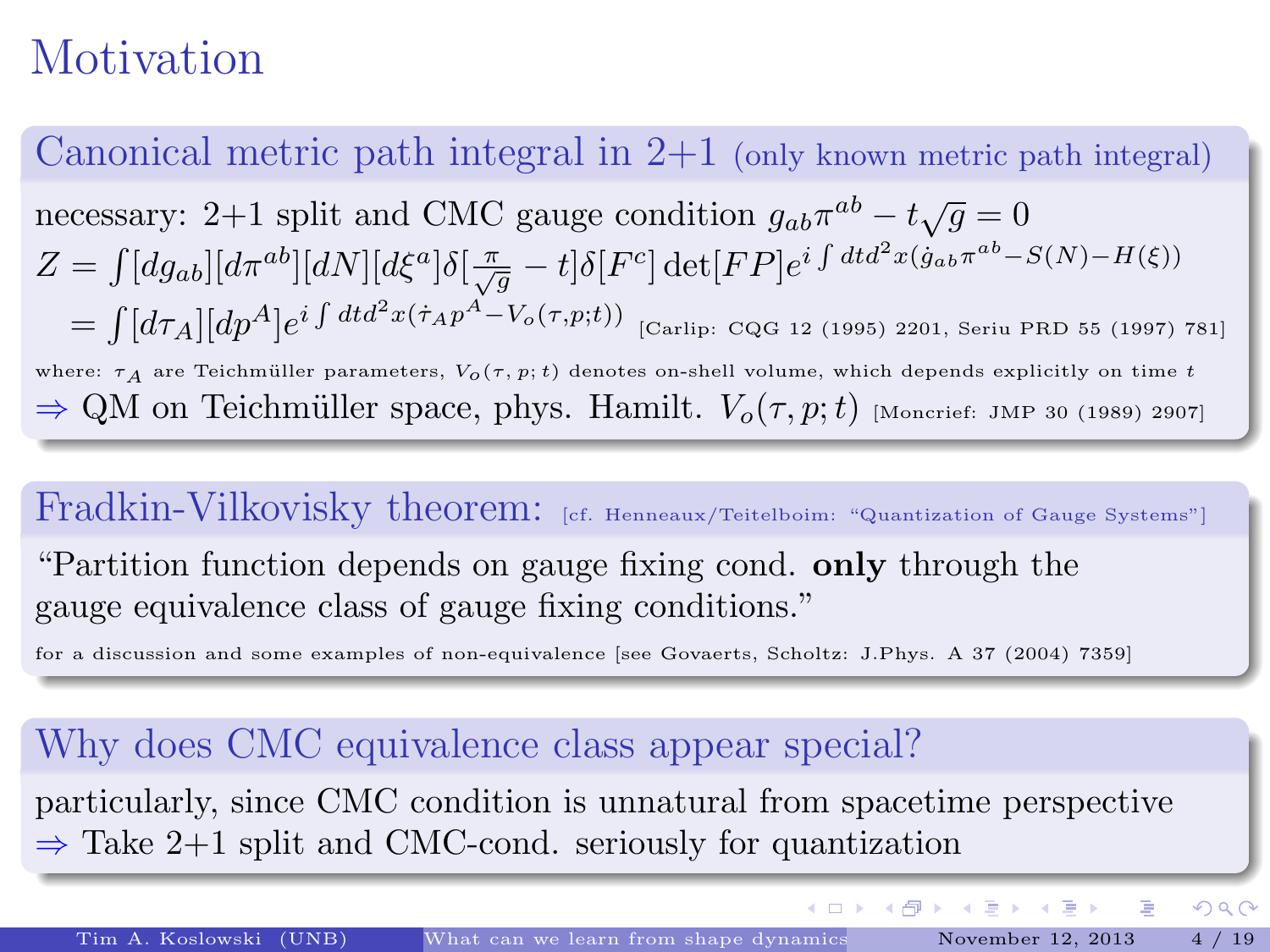## CMC class is equivalent to Shape Dynamics description

#### Shape Dynamics description

"gravity can be described as evolution of spatial conformal geometry"  $\Rightarrow$  Shape Dynamics path integral (coincides with ADM in special conformal gauge):  $Z_{SD} = \int [dg_{ab}][d\pi^{ab}][d\rho][d\xi^{a}]\delta[gf.]$  det $[FP]e^{i\int dt d^{2}x(g_{ab}\pi^{ab}-\rho(\pi-t\sqrt{g})-H(\xi))}$  $=\int [d\tau_A] [dp^A] e^{i\int dt d^2x (\dot\tau_A p^A-V_{g.f.}(\tau,p,t))}$ reduction to QM system works for all conformal gauge fixings

where  $V_{a,f.}(\tau, p;t)$  is volume that solves gauge fixing cond., for spirit see [T.K. IJMP A 28(2013) 1330017]

#### Gravity as generic effective field theory:

Renormalization group:

requires theory space (metric field cont.  $+$  diffeomorph. $+$ conf. gauge inv.) preserves even number of space derivatives and time reflection dimensionally irrelevant terms disappear at low energy

 $\Rightarrow$  generic low energy limit of even gauge fixing

$$
\chi = a \left( \frac{\phi_{T}^{ab} \pi_{ab}^{T}}{\sqrt{g}} + bR\sqrt{g} + c(t^2 + d)\sqrt{g} \right) \approx 0
$$

 $\Omega$ 

 $\left\{ \begin{array}{ccc} 1 & 0 & 0 \\ 0 & 1 & 0 \end{array} \right.$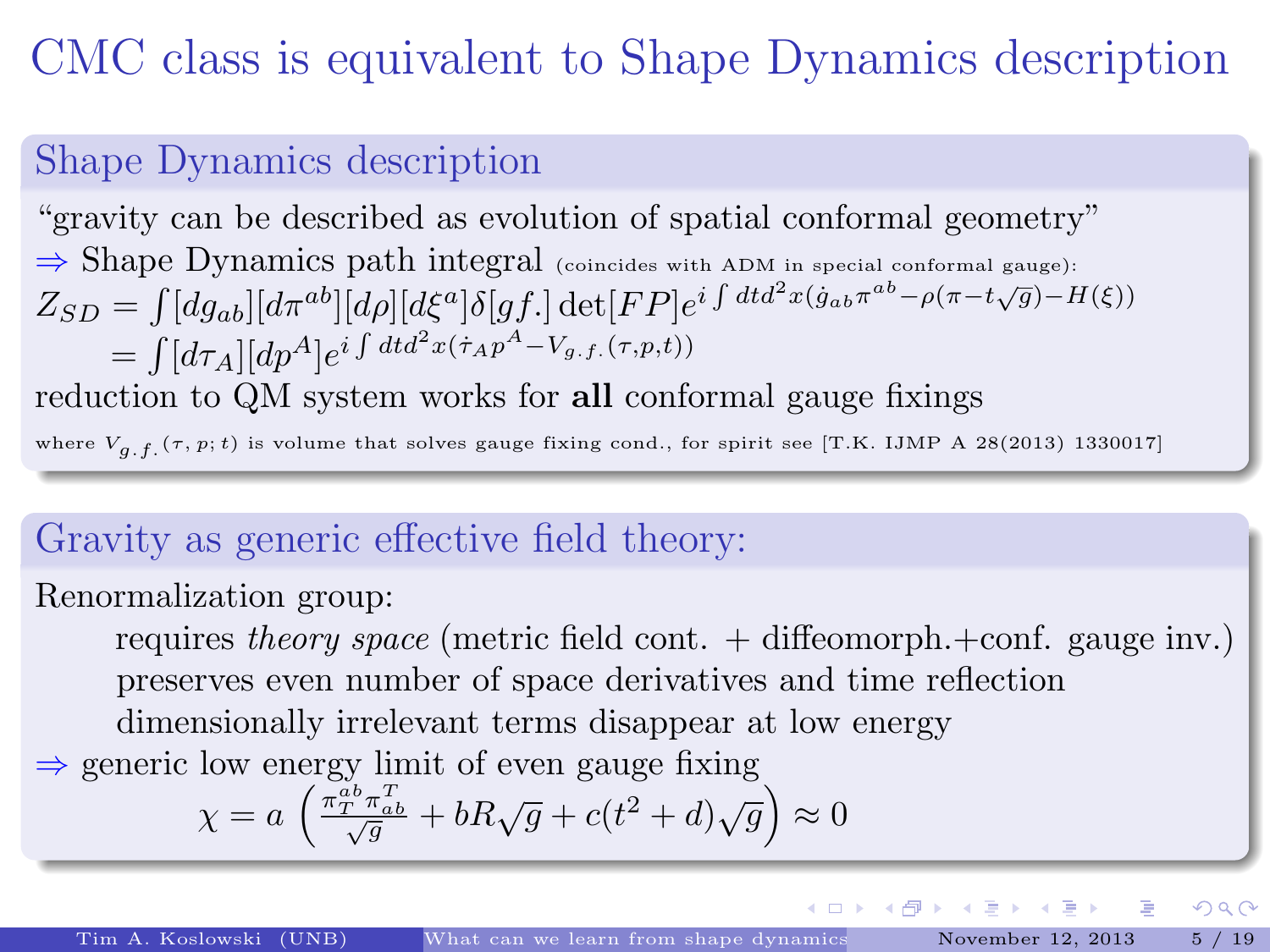Generic emergence of GR (opposed to perturbative non-renorm.)

## $\chi = a \left( \pi_T^{ab} \pi_{ab}^T / \sqrt{g} + b R \sqrt{g} + c (t^2 + d) \sqrt{g} \right)$

b defines (speed of light)<sup>2</sup>  $\Rightarrow$  not observable  $c$  can be removed by dynamical similarity, i.e. rescalings of  $c$  map solution curves of conf. geometries into solution curves  $\Rightarrow$  not observable  $\Rightarrow$  two GR couplings  $G_N$ ,  $\Lambda$  emerge in IR  $\Rightarrow \text{IR } V_{q,f}(\tau,p;t)$  is indistinguishable from GR on conf. supersp. [T.K. to appear I]

(current calculations with H. Gomes and F. Mercati for the 3+1 path integral for shape dynamics description)

#### Provocative conclusions:

- $\bullet$  Quantization of gravity suggests: fundamental description of gravity  $=$ evolution of conformal geometry
- <sup>2</sup> spacetime is an emergent IR concept
- $\Rightarrow$  spacetime has to be abstracted from "how matter falls"

for reconstruction of spacetime from test matter evolution see [Gomes, T.K.: GRG 44 (2012) 1539]

イロト イ部 ト イヨ ト イヨト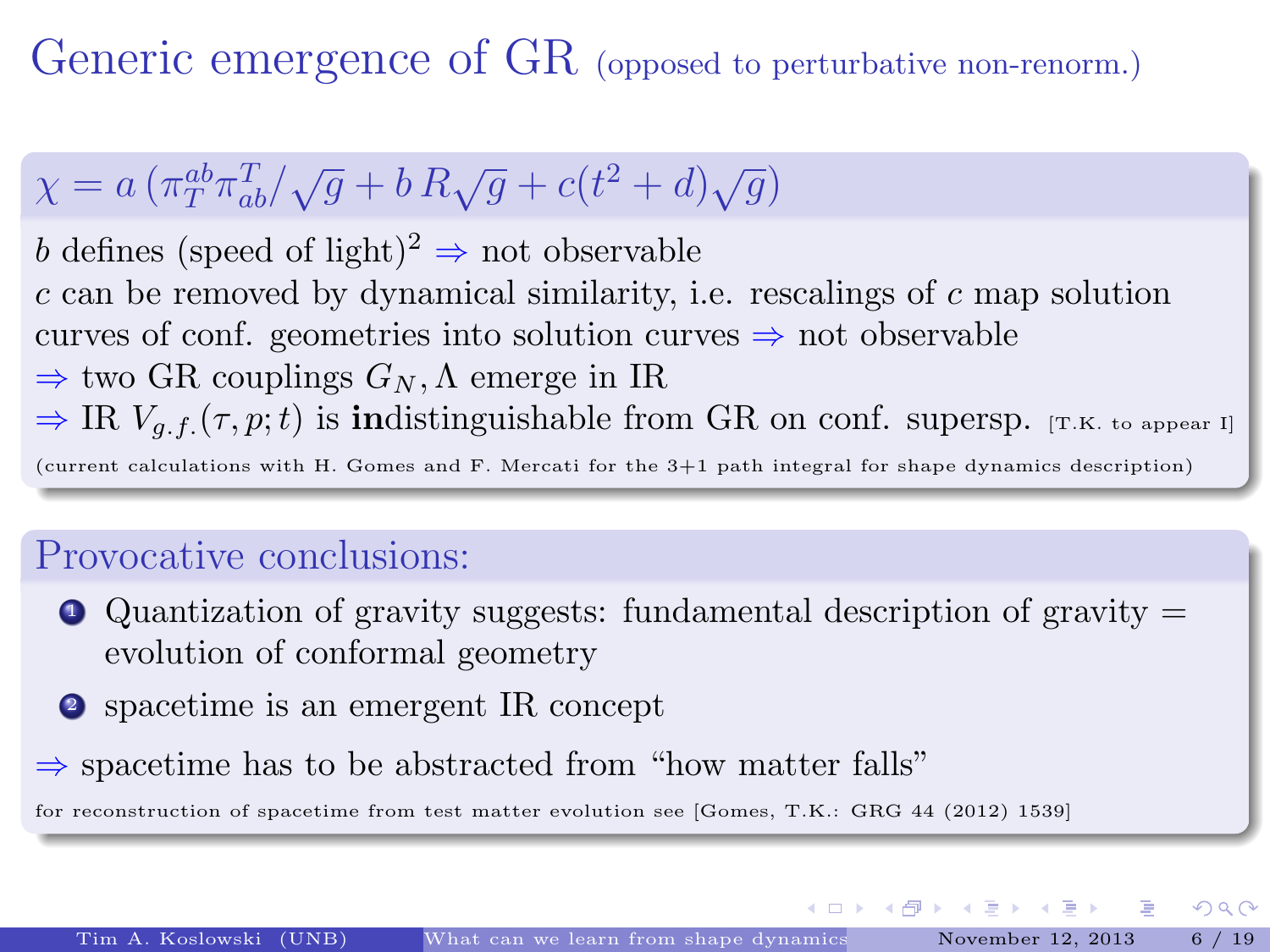### Problem:

If evolution of spatial conformal geometry is the fundamental description of gravity, how does spacetime geometry emerge?

#### The rest of this talk:

- <sup>1</sup> Conformal evolution differs in (subtly) form spacetime that solves Einstein's equations (two explicit examples)
- <sup>2</sup> Spacetime emerges spontaneously and generically from some dynamical laws (in Newtonian limit)

イロト イ母ト イヨト イヨト

ഹൈ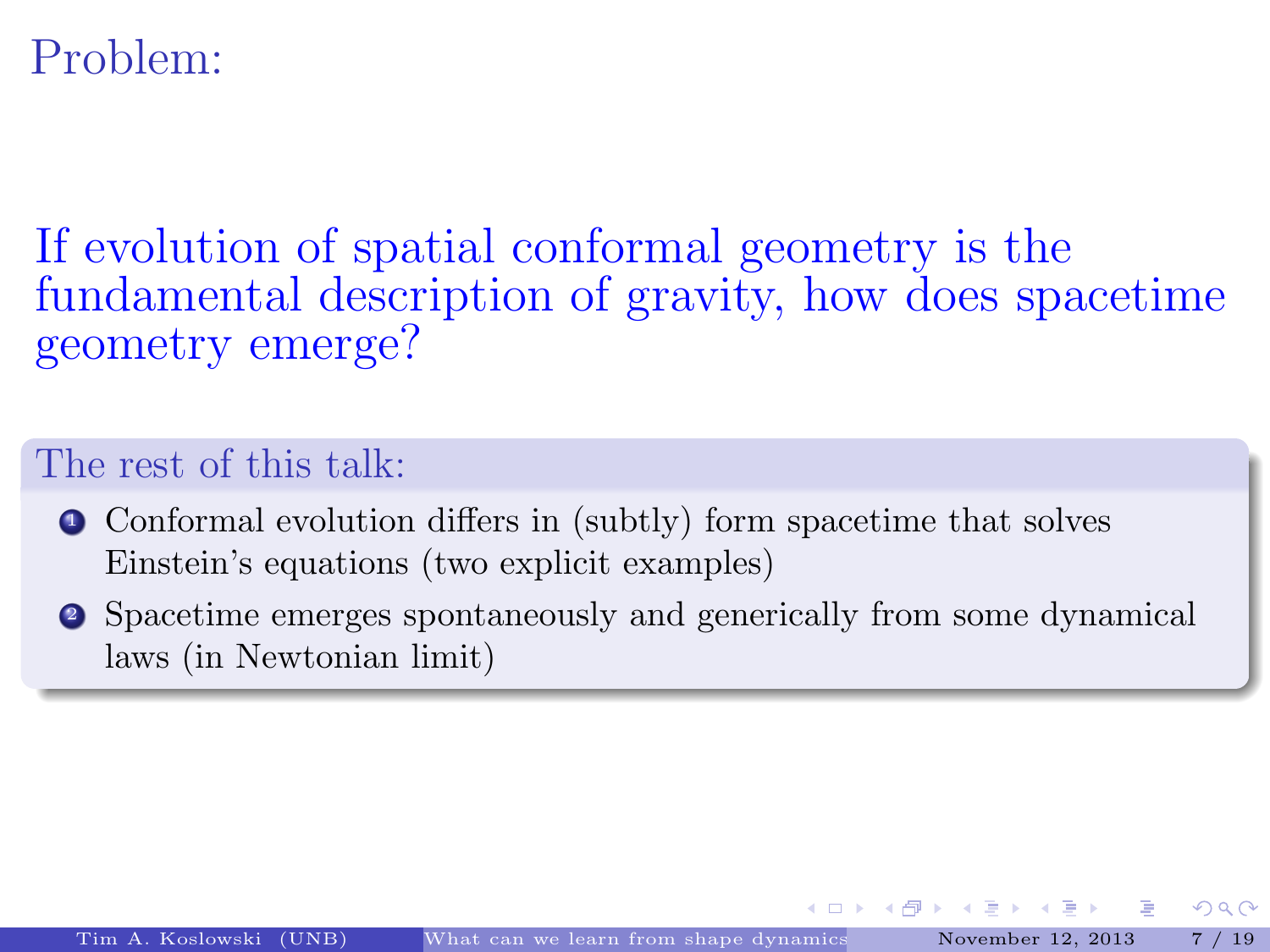## Conformal evolution differs from spacetime

4.000

 $\left\{ \bigoplus_{i=1}^{n} x_i : i \in \mathbb{R}^n \right\}$ 

Þ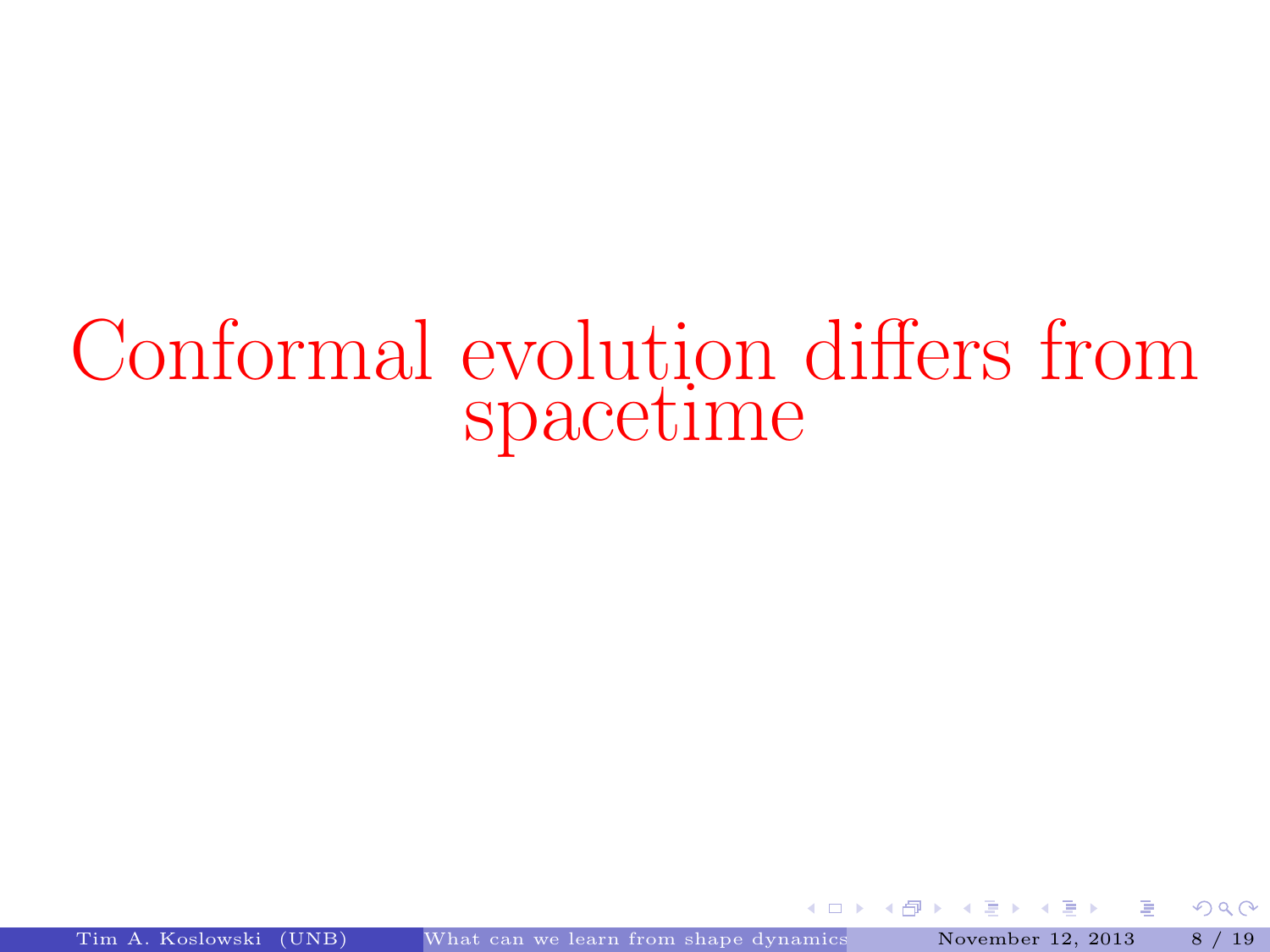## Conformal evolution differs form spacetime

#### Formal reconstruction of spacetime

Formal problem: Given  $\hat{g}_{ab}(t)$ ,  $\xi^a(t)$  find scale  $\Omega(t)$  and lapse  $N(t)$ s.t. spacetime metric  $g_{\mu\nu}[N,\xi,\Omega^4\hat{g}_{ab}]$  solves Einsteins equations This is a nondynamical elliptic problem:  $\Delta N=\left(\frac{\tau^2}{3}+R+{matt.}\right)N\,$  CMC-lapse equation + normalization ( $\pi\rangle$  = 3/2  $8\Delta\Omega=R\,\Omega-\frac{\pi_T^{ab}\pi_{ab}^T}{|g|}\Omega^{-7}+(\frac{3}{8}\tau^2-2\Lambda)\Omega^5+matt.$  Lichnerowicz-York equation these equations have solutions for physical metrics (3 positive eigenvalues), but may require  $\Omega$ , N to vanish or diverge somewhere  $\Rightarrow$  there are conformal evolutions without corresponding GR-spacetime

#### Two tractable examples: [T.K.: to appear II]

- <sup>1</sup> Bianchi I on torus (pre- big bang and post-freeze out)
- <sup>2</sup> irrotational thin shell collapse (after the end of proper time)

.<br>← ロ ▶ . ← @ ▶ . ← 글 ▶ . ← 글 ▶ . . 글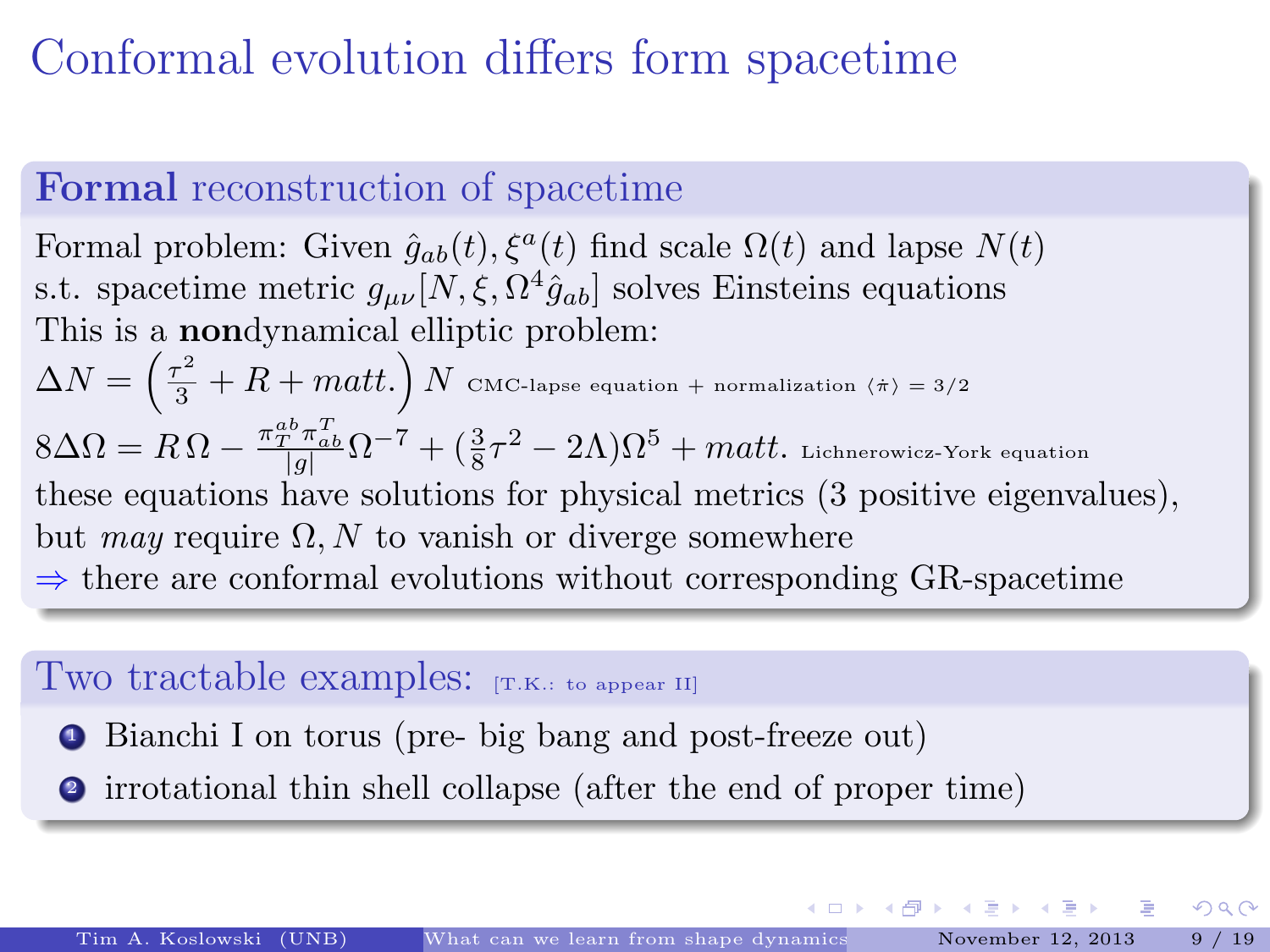## Bianchi I (torus topology)

homogeneous metric  $q_{ab}(V, \tau_A)$ <sub>(volume V and Teichmüller parameters  $\tau_A$ )</sub>

• symmetry reduced CMC system  $H = \sqrt{\pi^{ab}\pi_{ab}}$ , conformal constraint  $\pi \approx 0$ • dyn. constraint  $H_o - \sqrt{\pi^{ab}\pi_{ab}} \approx 0$  reparametrizes Teichmüller geodesics (i.e. no reference to any time parametrization)

#### Teichmüller geodesics in spacetime

- Einstein's equations require lapse  $N = (\frac{3}{8}\tau^2 2\Lambda)^{-\frac{1}{2}}$ and conformal factor  $\Omega = \left(\frac{\pi^{ab}\pi_{ab}}{\frac{3}{8}\tau^2 - 2\Lambda}\right)^{\frac{1}{12}}$
- $\Rightarrow$  generic trajectory has:
	- (1) big bang  $\Omega = 0$  and
	- (2) asymptotic freeze out  $N \to \infty$

• big bang and freeze out can occur at **generic** points in Teichmüller space  $\Rightarrow$  pure shape dynamics evolves through big bang and past the end of time (3 dim analogue of Penrose's cyclic Weyl cosmology)

イロメ イ母メ イモメ イモメ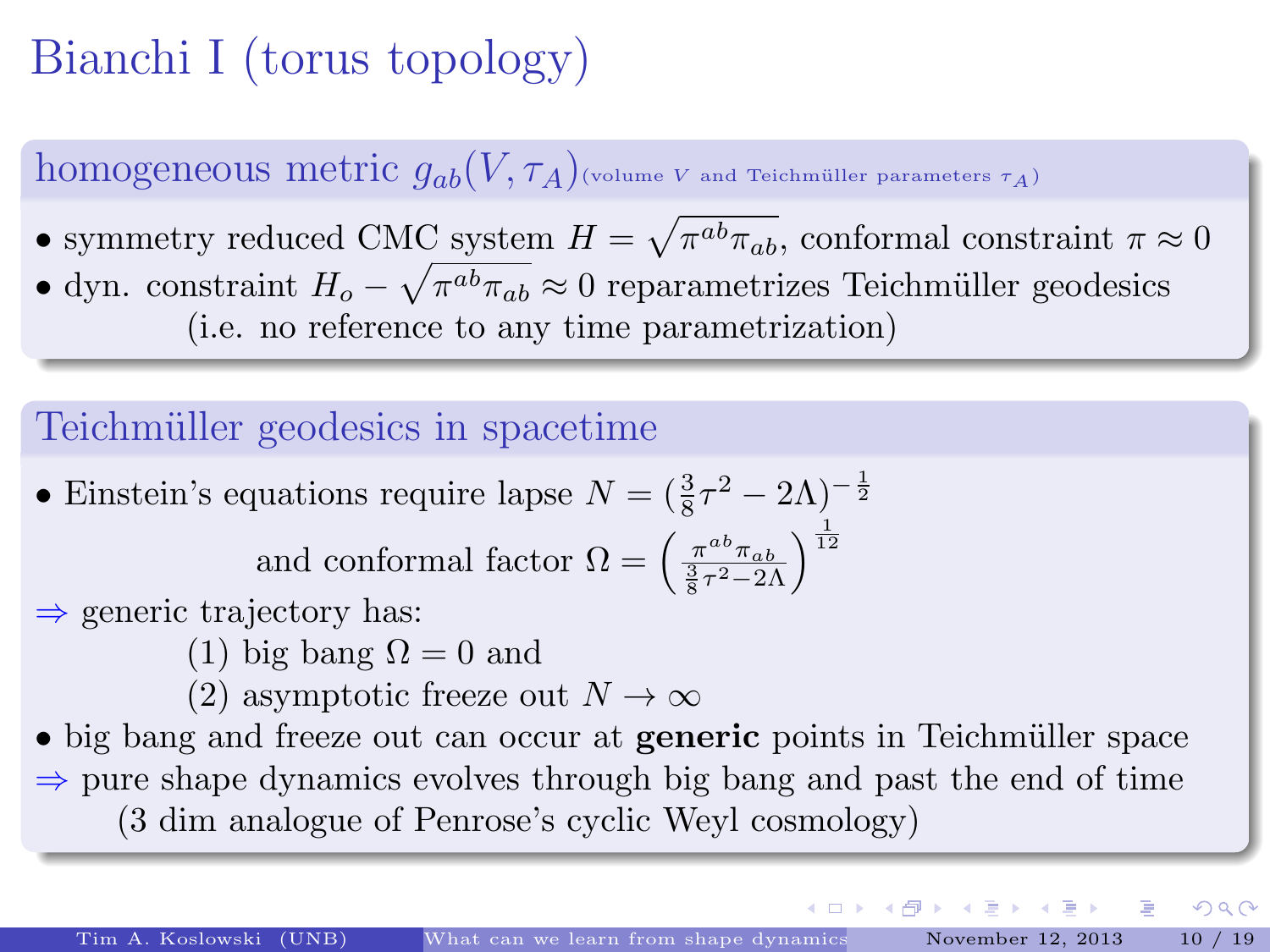## Thin irrotational shell in AF spacetime

#### shperically symmetric SD is nondynamical

spherical symmetry  $+$  asymptot. flat  $=$  spatial geometry is conformally flat  $\Rightarrow$  no gravitational evolution (in SD description)

#### physical evolution of thin irrotational shell

- all d.o.f. are shell d.o.f., e.g.  $R$ ,  $p_R$
- Hamiltonian  $H = N_{CMC}H_{matt}(\Omega_{CMC}) \Rightarrow$  evolution sticks at  $N_{CMC} = 0$
- irrotational setup ⇒ ADM-mass conserved
- $\Rightarrow$  reparametrization generator  $M_o M_{ADM}(p_B, R) \approx 0$

this parametrization constraint generates thin-shell collapse

#### Explicit parametrization cond.  $ln(R/r_0) - t \approx 0$

parametrization cond. evolves constraint through  $N = 0$  region Einstein's equations require:

$$
\text{conf. fact. } \Omega = (1 + \frac{2M_o}{r})\theta(r - R) + (1 + \frac{2M_o}{R})\theta(R - r)
$$
\n
$$
\text{and lapse } N = \frac{1 - \frac{2M_o}{r}}{1 + \frac{2M_o}{r}}\theta(r - R) + \frac{1 - \frac{2M_o}{R}}{1 + \frac{2M_o}{R}}\theta(R - r)
$$

 $\Rightarrow$  dynamical generation of isotropic line element through matter collapse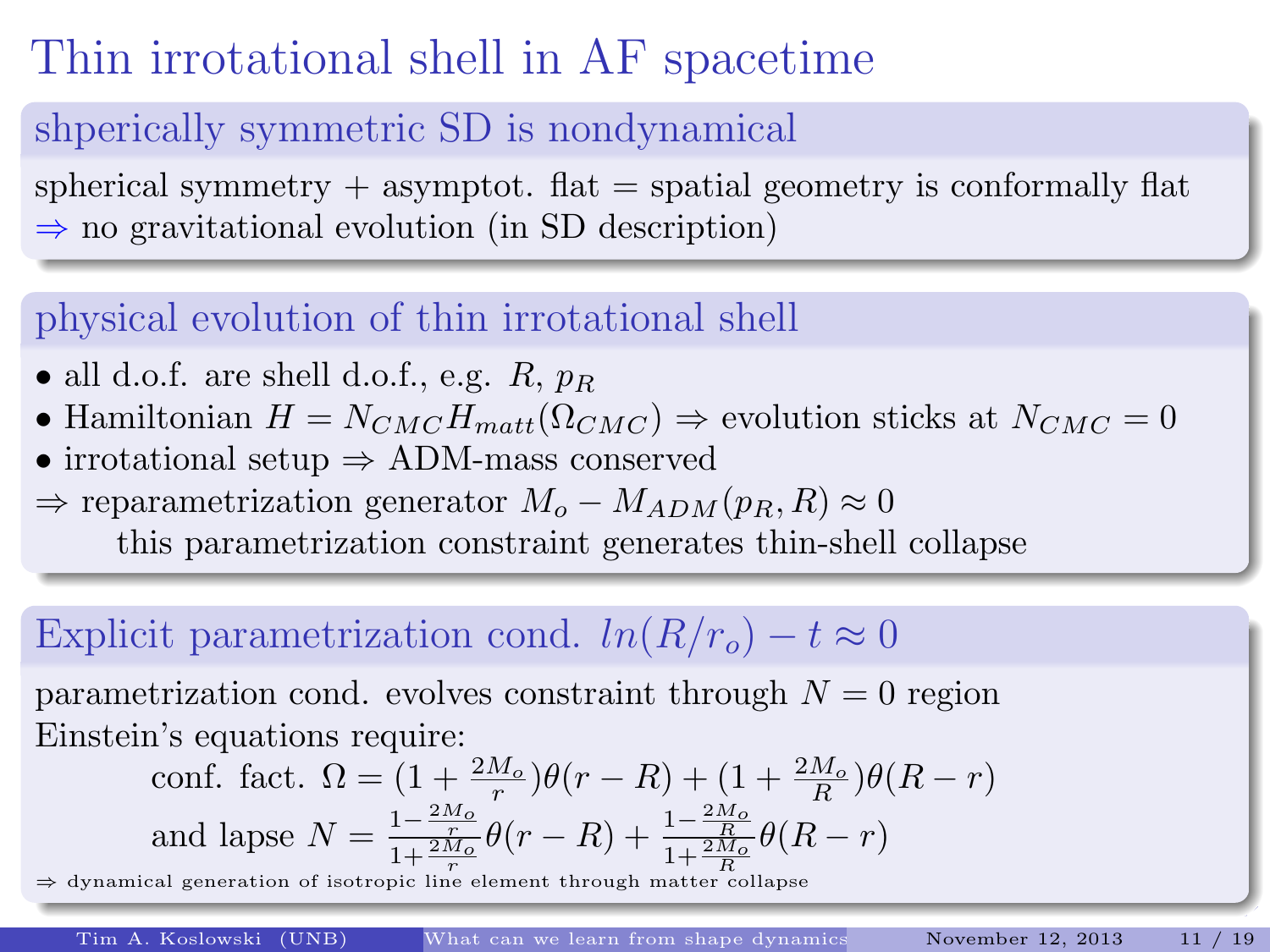Summary (equivalence vs. difference)

Equivalence between spacetime and conformal evolution needs:

 $\bullet$  spacetime  $\rightarrow$  conformal: (1) global hyperbolicity and (2) CMC foliability

• conformal  $\rightarrow$  spacetime: (1) lapse is finite and positive (2) conformal factor is finite and positive

 $\Rightarrow$  despite local indistinguishability there are global differences

#### Conformal evolution avoids focusing (it is pure gauge)

⇒ focusing arguments do not predict breakdown of conformal evolution  $\Rightarrow$  avoids many singularity theorems

N.B.: conformal evolution still reaches singularities:

e.g. Bianchi I: shape singularity (boundary of Teichmüller space) may be reached by conformal evolution!

イロメ イ団メ イ毛メ イヨメー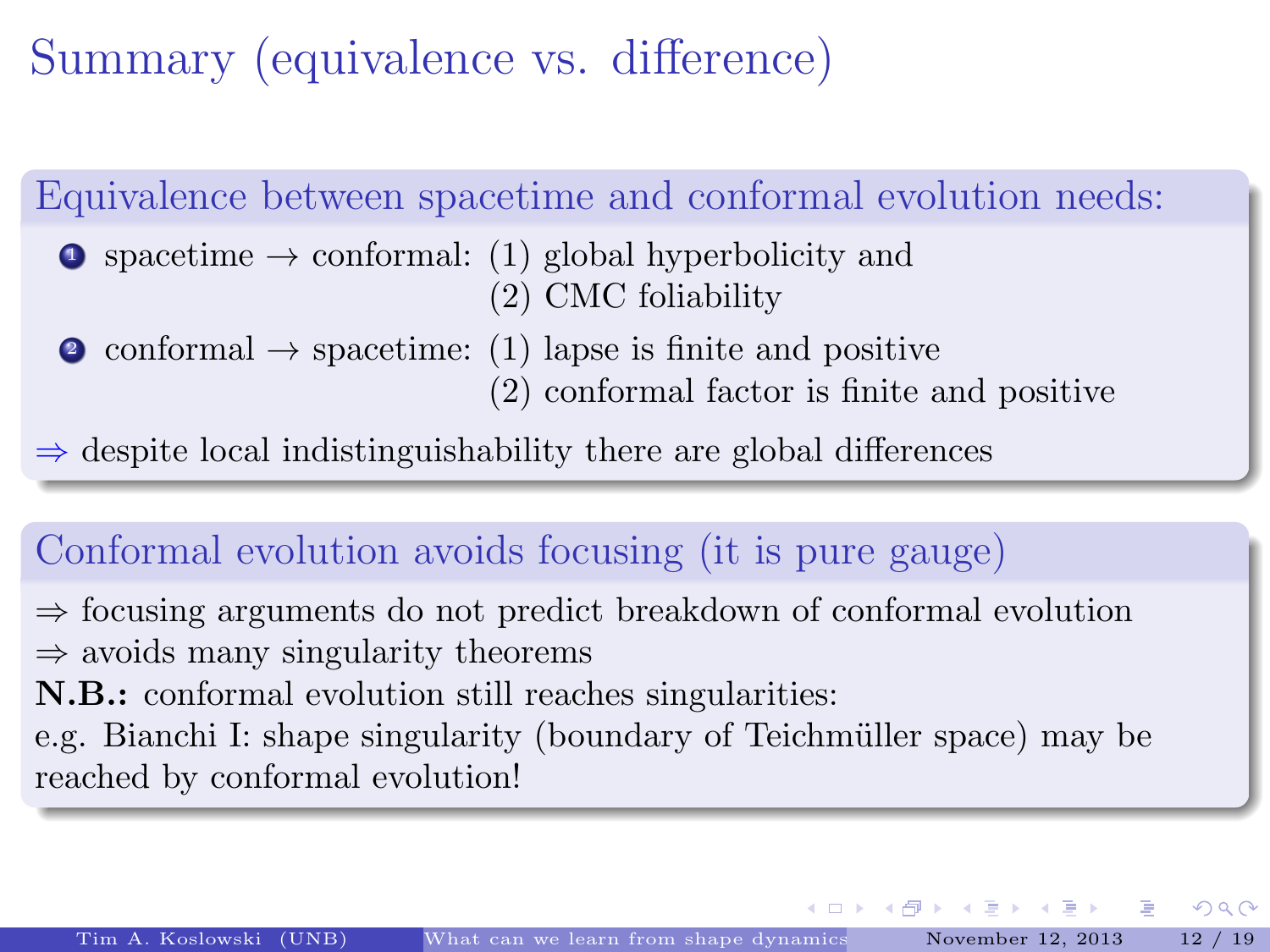## Generic spontaneous emergence of spacetime

work in collaboration with J. Barbour and F. Mercati: [arXiv:1310.5167] (preliminary ideas in [arXiv:1302.6264])

Tim A. Koslowski (UNB) What can we learn from shape dynamics November 12, 2013 13 / 19

4.000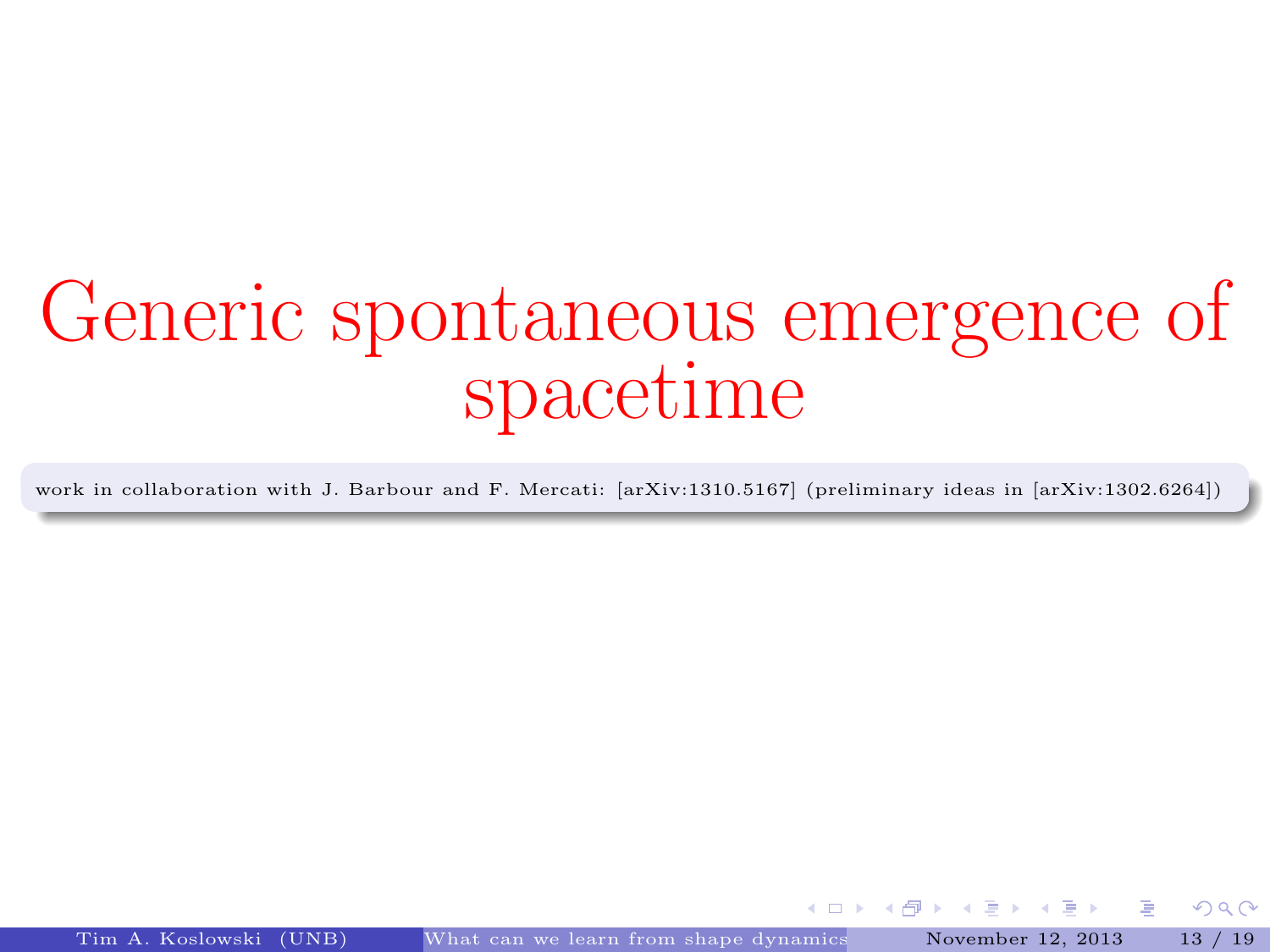### Newtonian Universe (N-body,  $E = 0$ ,  $\vec{J} = 0$ ,  $\vec{P} = 0$ )

#### Ingredients:

- (1) description of whole universe, not a subsystem
	- $\Rightarrow$  no extraneous frame and/or scale  $(E = 0, \vec{J} = 0, \vec{P} = 0)$
- (2) evolution of gravitating matter
- (3) generic consequence of dynamical law, not initial cond. (no ensemble)



direction of Newtonian time

#### Observation:

time-reversal symmetry is broken to qualitative inversion around minimal expansion ⇒ "one past - two futures" scenario emergent

Tim A. Koslowski (UNB) What can we learn from shape dynamics November 12, 2013 14 / 19

K ロト K 御 ト K 君 ト K 君 ト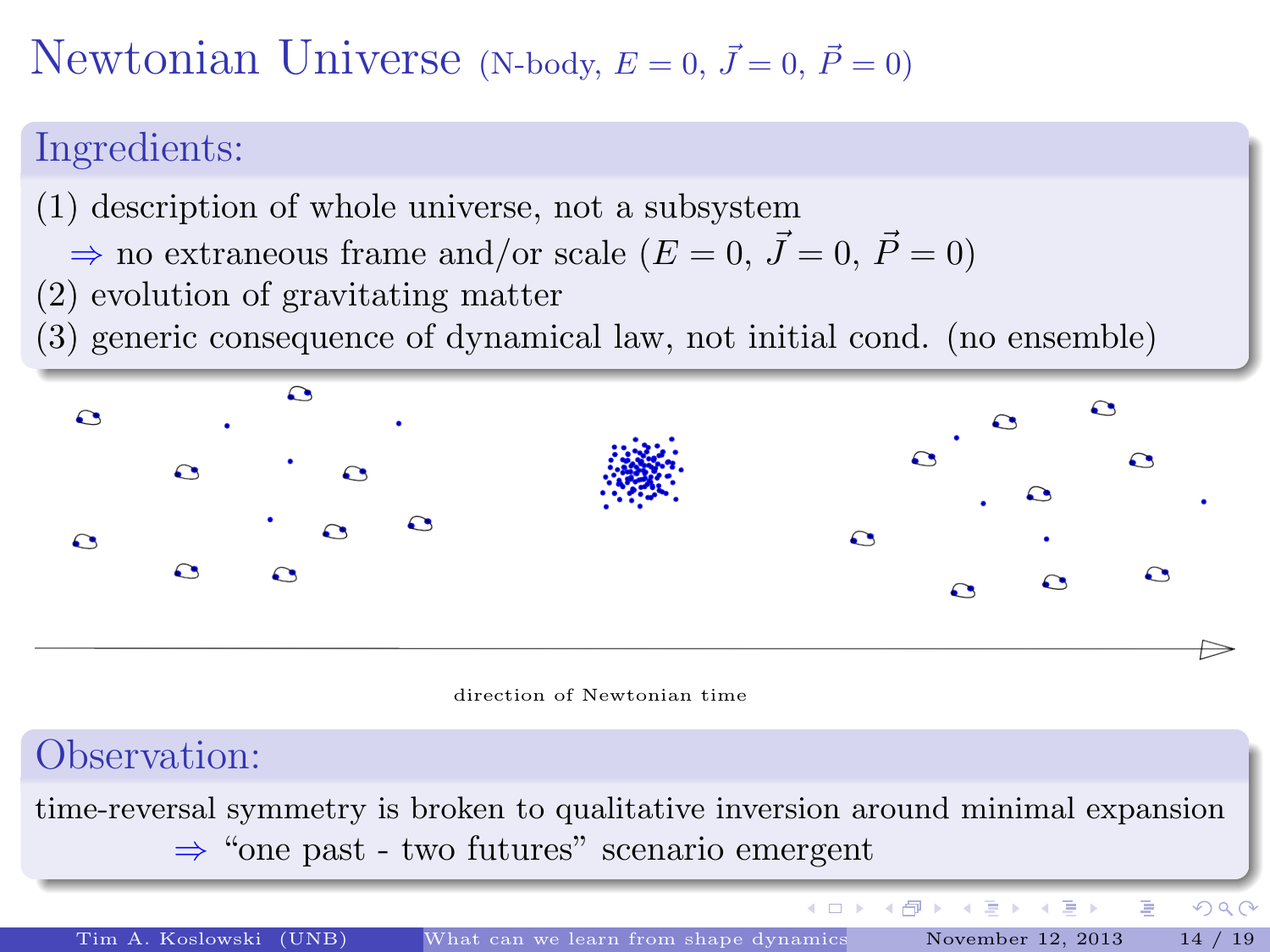## Arrow of time from growth of complexity

measure of complexity of configuration:  $C_s = l_{rms}/l_{hm}$  $\bullet$   $l_{rms} = \frac{1}{m_{tot}}\sqrt{\sum_{a$ (dominated by average distance)  $\bullet$   $l_{hm}=\left(\frac{1}{m_{tot}^2}\sum_{a$ (dominated by short distances)

 $\Rightarrow$  C<sub>s</sub> measures how many local structures have formed and how pronounced they are

#### Properties of  $C_s$

- <sup>1</sup> secular growth (linearly growing lower bound)
- <sup>2</sup> is scale invariant (as appropriate for whole universe)

 $\Rightarrow$  identify arrow of time as direction of secular complexity growth implements idea: time is deduced from local structure

 $\Omega$ 

4 ロ ト イ何 ト イヨ ト イヨ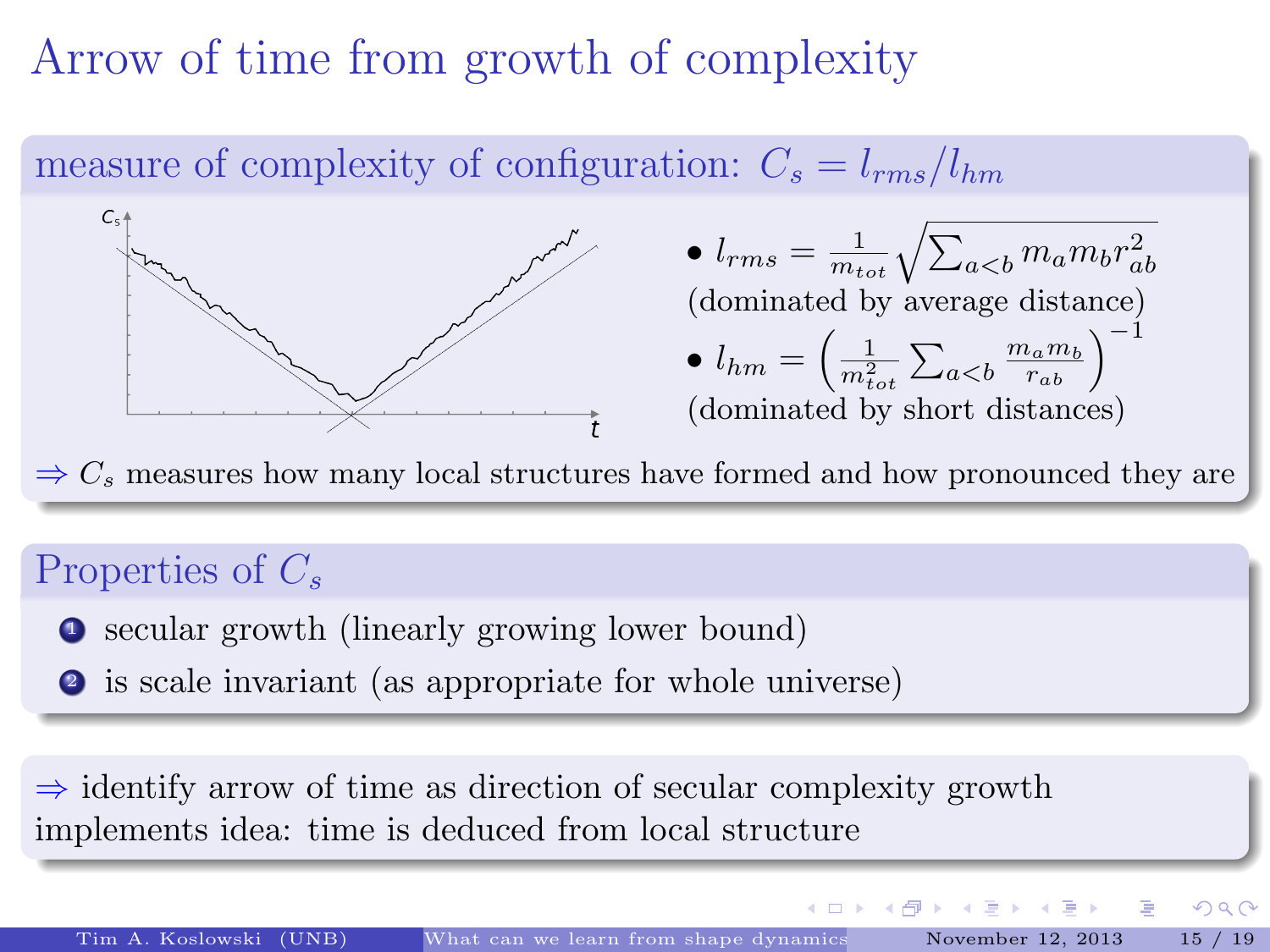## Growth of dynamically generated local information

#### Generic late time evolution

- N-body fragments into subsystems (separt.  $O(t^{2/3})$ ) and clusters (separat.  $O(t^0)$ )
- subsyst. develop energy  $E_i$ , ang. moment.  $\vec{J}_i$ , lin. motion  $\vec{C}_i$  (wrt. cent. of mass) • asymptotic behavior (for  $t \to \infty$ ):

 $E_i(t) = E_i^{\infty} + O(t^{-5/3}), \quad \vec{J}_i(t) = \vec{J}_i^{\infty} + O(t^{-2/3}), \quad \vec{X}_i(t)/t = \vec{C}_i^{\infty} + O(t^{-1/3}).$ 

#### Dynamically generated and preserved information

 $I(t) =$  number of bits in  $(E_1(t), \vec{J}_i(t), \vec{C}_i(t), ..., E_M(t), \vec{J}_M(t), \vec{C}_M(t))$ that will remain unchanged for all  $T > t$ .

#### Properties of  $I(t)$

- **1** grows generically
- <sup>2</sup> measures locally accessible dynamically stored information
- $\bullet$  implements idea: "Passage of time = increase of amount of records"

イロメ イ母メ イヨメ イヨメ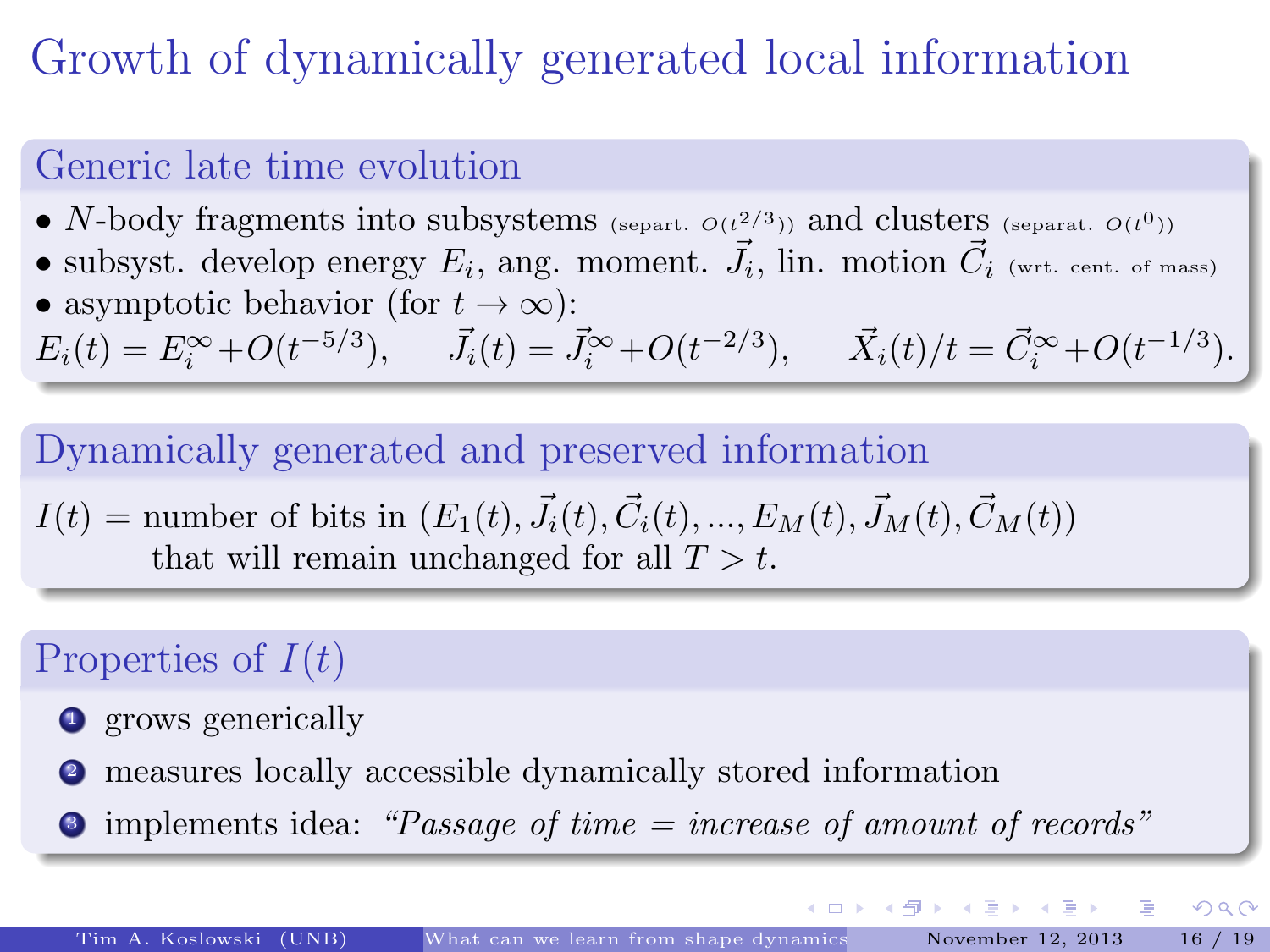## Spontaneous Geometrogenesis (no frame or time parametrization in model)

#### Abundance of Kepler pairs forms in late evolution

- <sup>1</sup> Kepler's third law becomes increasingly accurate  $\Rightarrow$  local clocks emerge spontaneously
- <sup>2</sup> aphelion (or perihelion) distance become more and more stable  $\Rightarrow$  local rods emerge spontaneously
	- clocks evolve more and more isochronous
	- rods preserve their relative length with increasing accuracy

#### Newtonian spacetime emerges spontaneously from shape evolution

dynamical law (not initial condition)  $\Rightarrow$  every generic solution spontaneously generates global Newtonian spacetime (as deduced from locally available clocks and rods)

#### additionally:

Emergent scale is felt as "friction" by evolving shape degrees of freedom

 $\overline{C}$ 

 $*$  )  $\alpha$   $\beta$ 

→ 御き → 高速 → → 高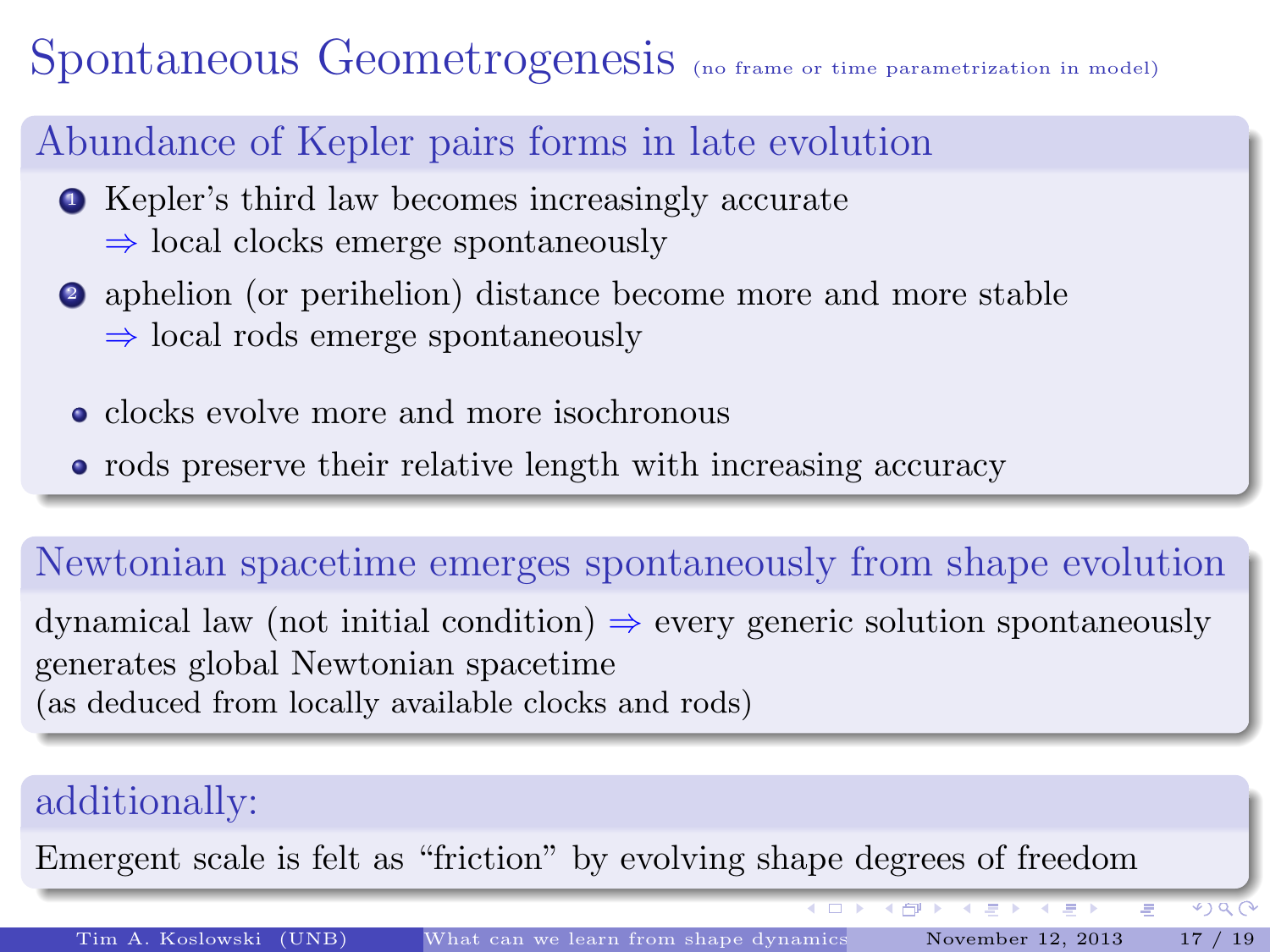## Summary

- $\bullet$  2+1 path integral can motivate conformal evolution as fundamental description of gravity ( = "Shape Dynamics")
- <sup>2</sup> Conformal evolution is locally (i.e. in a neighborhood) indistinguishable from general relativity and spacetime
- <sup>3</sup> Global differences between conformal evolution and spacetime  $\Rightarrow$  abolish spacetime if conformal evolution turns out fundamental
- <sup>4</sup> Spacetime emerges spontaneously in Newtonian limit:
	- <sup>1</sup> "one past two futures" around minimal expansion
	- <sup>2</sup> arrow of time emerges as growths of complexity and information
	- local clocks and rods emerge and "pretend" spacetime

generic consequence of the dynamical law, not the initial condition

⇒ Which laws lead to dynamical emergence of spacetime?

K ロ ▶ K 御 ▶ K 결 ▶ K 결 ▶ │ 결